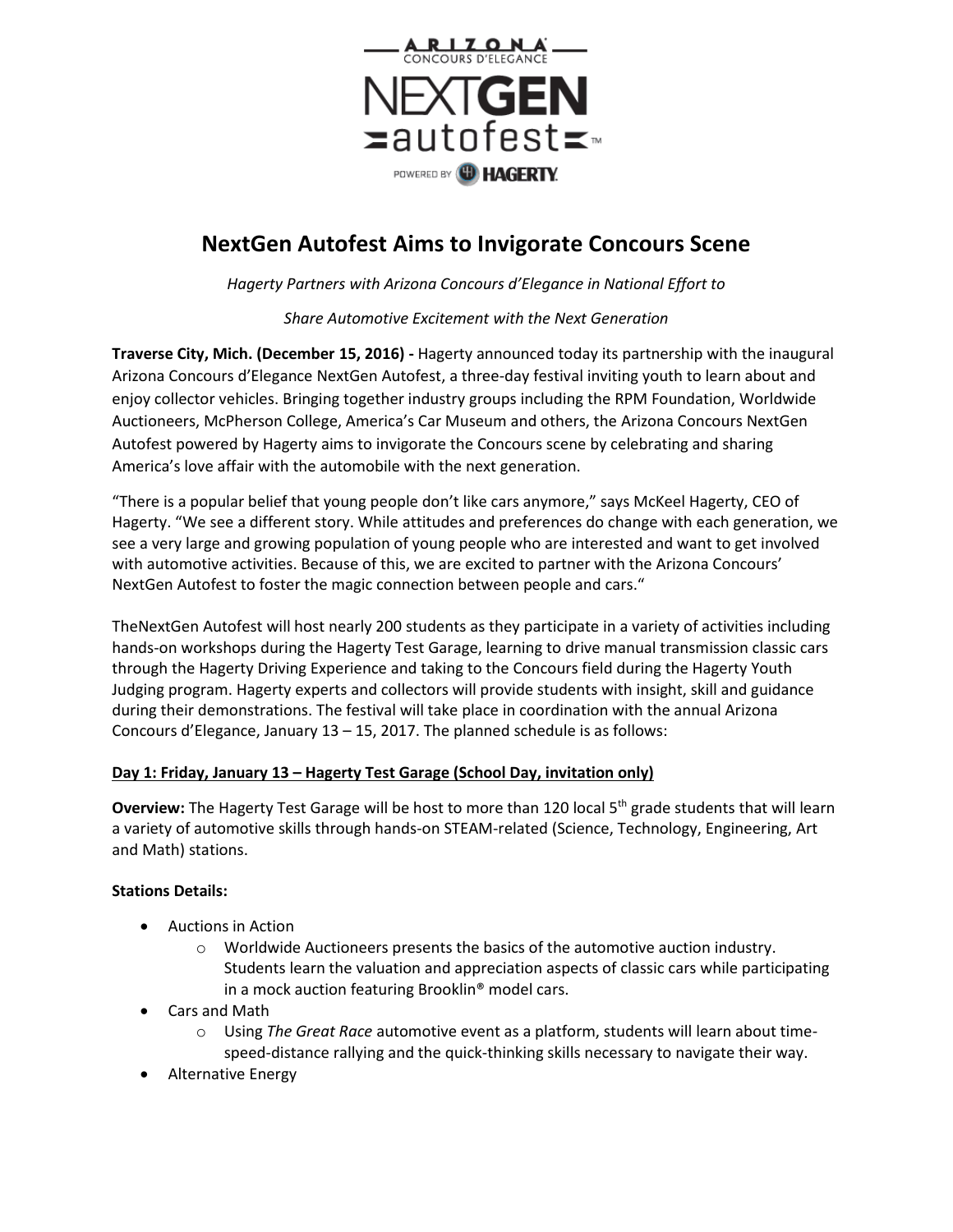- $\circ$  Hosted by America's Car Museum, an example of an early electric car, such as a Detroit electric, and a current electric car will be the centerpiece for discussion around 'Energy through the Ages.'
- **•** Automotive History
	- $\circ$  Collector Alan Travis will present an overview of automotive history and competition using a 1907 Renault, 1909 Delage, 1913 Bugatti and 1915 Scripps Vitesse to illustrate.
- Racing
	- $\circ$  Students will compete in slot car races enjoying a hands-on activity following the presentation of automotive competition.

### **Day 2: Saturday, January 14 – Cars, Kids & Collectors (open to the public)**

**Location:** Scottsdale Auto Museum – 6440 E. McDowell Rd., Scottsdale, AZ 85257

**Overview:** Day two features a gathering of local collector cars, educational opportunity displays and the Hagerty Driving Experience. Schedule:

- 'Cars, Kids and Collectors'  $(8:30 \text{ am} 1 \text{ pm})$ 
	- $\circ$  Join us for coffee, classics and camaraderie visit with local car clubs, owners, museums and educational institutions.
- $\bullet$  Hagerty Driving Experience (pre-registration required) (9 am  $-4$  pm)
	- $\circ$  Young drivers (ages 15–25) get behind the wheel of cool classic cars to learn to operate a manual transmission.
- RPM Foundation Flash Seminars (10 am 11 am)
	- $\circ$  The RPM Foundation's mission is accelerating the growth of the next generation through restoration, preservation and mentorship. Topics will include "Yes, Restoration Is a Career Path - Jobs & Shops" and "Blueprint for Success: It's Never Too Early to Plan Your Career in Restoration."
- Early Access Auction Preview  $(11:30 \text{ am} 1 \text{ pm})$ 
	- $\circ$  Preview Worldwide Auctioneer's offerings that will sell on Wednesday, January 18<sup>th</sup>.

## **Day 3: Sunday, January 15 - Arizona Concours d'Elegance (admission ticket required)**

**Location:** Arizona Biltmore – 2400 E. Missouri Ave., Phoenix, AZ 85016

The celebration continues at the Arizona Concours d'Elegance at the Arizona Biltmore with the Hagerty Youth Judging program, guided tours by the RPM Foundation and Education Alley – come out and enjoy the action!

### **About Hagerty:**

Based in Traverse City, Mich., Hagerty is a global company specializing in products and insurance for people who love cars and host to the largest network of classic car owners. Hagerty offers insurance for classic cars, trucks, motorcycles and motorcycle safety equipment, tractors, automotive tools and spare parts, and even "automobilia" (any historic or collectible item linked with motor vehicles). Hagerty also offers overseas shipping/touring insurance coverage, commercial coverage and club liability coverage. For more information, call (800) 922-4050 or visit [www.hagerty.com.](http://www.hagerty.com/)

Hagerty also provides online Valuation Tools and publishes Hagerty Price Guide, which are the premier price and value guides for post-war collectible automobiles. For more information please visit [www.hagerty.com/valuationtools.](http://www.hagerty.com/valuationtools)

### **About Arizona Concours d' Elegance:**